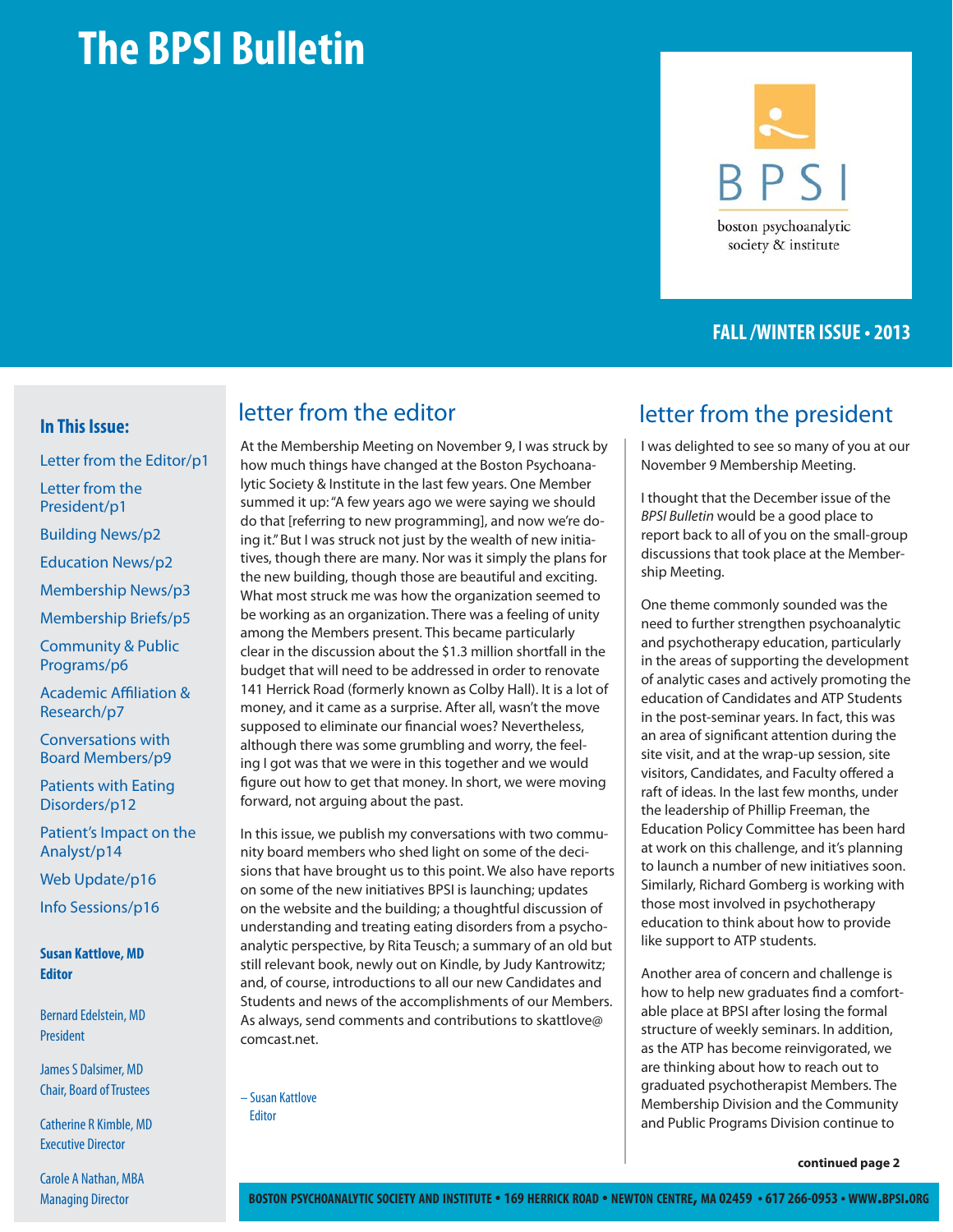## **divisionnews**

### letter from the president **continued**

generate thoughts about how to create a home that will feel relevant to the work and interests of our Members. One example is the Committee on the International Application of Psychoanalysis, being explored by Michele Baker and Alex Harrison, which would bring together those interested in global treatment, whether by travel or by Skype tele-travel, to China, Eastern Europe, India, and Central America.

On the subject of the Building Campaign, a number of small-group members spoke about how we might take our campaign beyond the BPSI membership, appealing to those who have benefited from experiences with BPSI, by announcing our new building through a more public venue—an article in the Boston Globe, for example. We will look into such possibilities, and I welcome any further ideas you may have regarding this effort.

– Bernard Edelstein President

### building news

We are rapidly moving ahead with the development of 141 Herrick Road (formerly known as Colby Hall). The Real Estate Committee, working with our creative and ingenious architects, has come up with a plan that provides gracious spaces in which BPSI Members can meet, engage, and comfortably talk with one another. (Architectural drawings are available from the Real Estate Committee. See page 16 for sample.) We have been able to expand our Community Room and our kitchen area and have saved a great deal of money by using only half of the basement floor. The library will be housed in a beautiful room with a soaring timbered ceiling. On occasion, that space will also function as our auditorium. It can hold approximately 90 people, thus reducing our need to rent outside space. There is a considerable amount of parking immediately adjacent to the building, and there will be gentle and well-lit paths to the entrance hall. This will make the building easily accessible for Members and guests.

Our owner's representative, Lee Sollenberger, has been selecting four general contractors while our architects finish the construction plans. Their bids will be completed by mid-December, and the Real Estate Committee will then meet to select a contractor. Our plan, and hope, is that construction will be completed by the end of August 2014, so that we will be able to begin classes in the new space this coming September. Despite some of our doubts, our architects assure us that this is a reasonable goal.

The project does present a financial challenge. At current estimates, pending the contractor bids, BPSI will need to raise approximately \$1.3 million to complete the renovation. This investment, approved by the Finance Committee and the Board of Trustees, will create a building that will beautifully provide for our current and future needs and will markedly increase the property's long-term value.

The recently concluded site visit by the American Psychoanalytic Association gave us a chance to highlight the latest accomplishments of the Education Division, including welcoming interested clinicians and academics to explore the Boston Psychoanalytic Society & Institute training offerings and programs, admitting robust classes of excellent Candidates, and improving the procedures to help Candidates begin supervised psychoanalytic cases. We detailed for the site visitors the current effort to review the didactic curriculum (see below), and we described improvements in progression procedures and documentation—namely that, beginning with the most recent academic year, we have implemented annual reviews for all Candidates in seminars. This will provide the Candidate, Faculty, and the Students Committee with a clearer idea of the Candidate's development throughout the course of training.

The site visitors encouraged us to gradually extend annual reviews beyond the seminar years. They also suggested we consider immersion requirements during the seminar years and participation in seminars beyond the fiveyear curriculum pending graduation, in order to achieve the most satisfactory education for each Candidate.

#### – Phillip Freeman

#### **A Curriculum Review for the Institute**

BPSI's psychoanalytic curriculum was last given a thorough review and revision 10 years ago, and since that time, there have been a number of issues to suggest that another review is in order. The Joint Curriculum Committee/Faculty Executive Committee posed questions to be taken up by a Curriculum Sub-Committee, led by myself as Curriculum Vice Chair of the FEC.

Questions include: Are we providing an integrated program that adequately teaches Candidates how to be analysts today?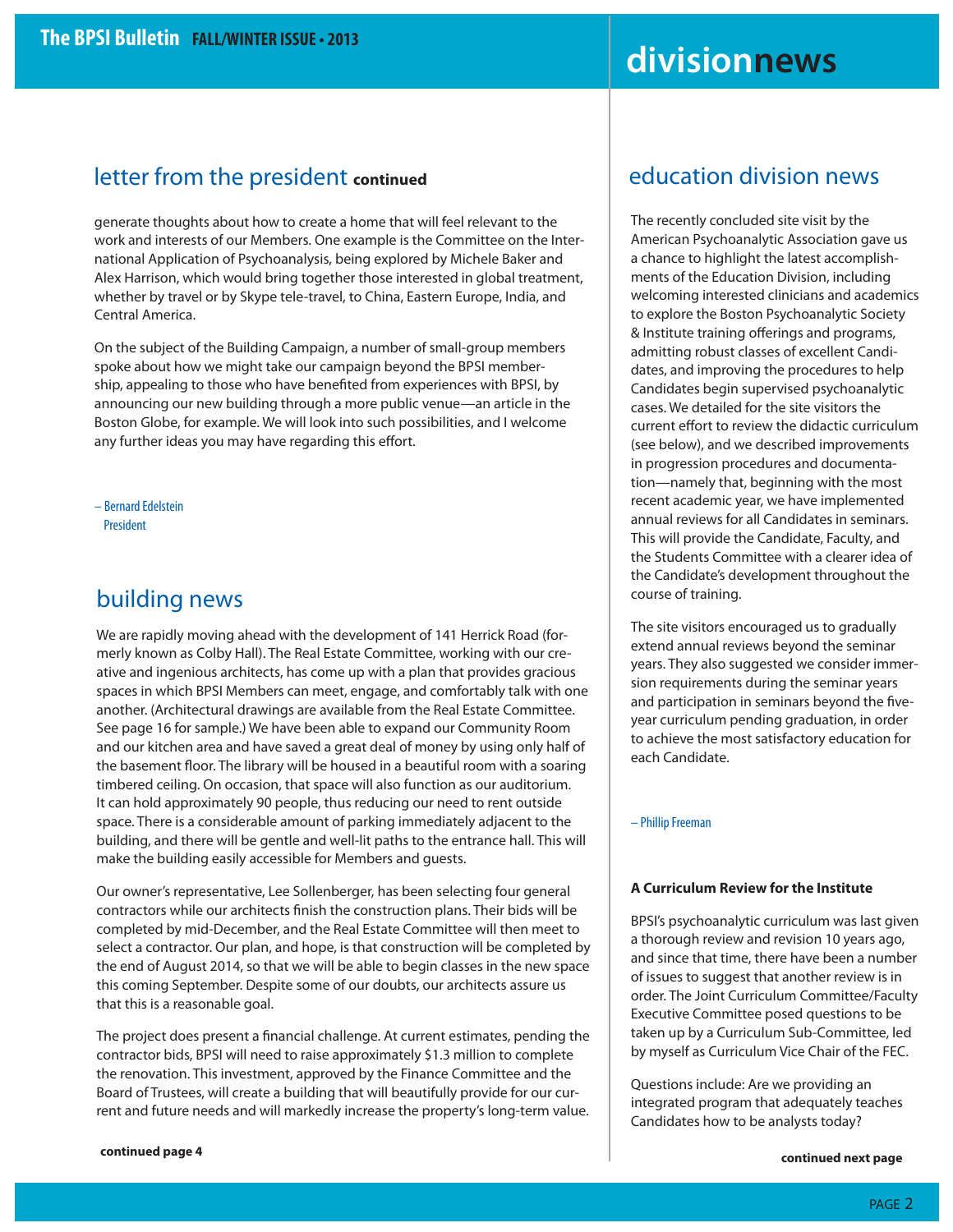### education division news **continued**

Do we have a philosophy regarding how such teaching is to be done? Is there a shared set of goals and values that offers a direction regarding what we teach? It seems that we offer a "big tent" of eclectic approaches. Does this fit our identity as an institute? Does our current format of eight-class seminars match our current education needs? Does the organization of classes into groups called "sequences" (Theory, Clinical, Technique, Development, Psychopathology) continue to work for us? Do we want to consider other teaching modalities? Is the current balance between core courses, selectives, and electives working? What is the current role of the lecture offered to all candidates three times a year? What are the limits of the current course offerings? Are there gaps in our curriculum?

To grapple with these substantial questions, we have formed a committee of 12 members selected from the various Institute committees, including two Candidates. We are working on a Curriculum Goals Statement, to be finished this year, and have identified a key goal: achieving greater integration in our curriculum. We are exploring two kinds of integration: first, an emphasis on clarifying progression from seminar to seminar within each sequence, and second, finding points of connection between seminars of different sequences. Beyond this, we hope to deepen our course offerings by addressing a set of crucial tensions. We hope to offer courses that encourage scholarship while teaching the skills of psychoanalytic praxis, address psychoanalytic history in relation to contemporary trends, and teach core concepts within their context in a way that clarifies their current relevance.

Thus far, the committee has met 10 times. We have reaffirmed our sequence structure and are in the process of completing a review of courses in each sequence. We are looking for ways to better integrate writing and ethics into our course work, and we hope to suggest new formats for seminars that integrate individual Faculty innovations.

We expect to complete this project in 2015.

– Jack Foehl

PAGE 3

### membership division news

The Membership Division develops and implements programs that enhance the professional life of all Boston Psychoanalytic Society & Institute Members. Randy Paulsen and Bernard Edelstein chaired the new division until this past spring, when I became chair. We have much to celebrate in the richness of our programs and the devoted work of so many Members. I want to highlight some of these programs and recognize the people behind them.

Janet Noonan, Donna Fromberg, and Carole Nathan have worked tirelessly to help us launch our new website, which enriches our experience at BPSI and provides us with new opportunities to connect with the community. Susan Kattlove, as our thoughtful and humorous editor of the BPSI Bulletin, keeps us up-to-date on what's happening at BPSI in our divisions and also provides a forum to learn what people at BPSI are thinking about.

Although we should all take responsibility for greeting visitors to BPSI, Donna Fromberg has done a wonderful job coordinating our innovative Greeters Program. Alison Phillips will assume responsibility for this program as Donna turns her attention to other projects.

The Members Seminar, under the leadership of Pat Wright, is offering programs this year on the psychology of money, the impact of family on character development, the treatment of a torture victim, and the treatment of eating disorders. This year, Steven Cooper and Allen Palmer developed clinical seminars for graduate Members who might be interested in becoming Training Analysts, and two groups appreciative of the educational opportunity have already begun meeting.

After a number of years of inspiring programs under the leadership of Ellen Pinsky as co-chair of the Program Committee, we are fortunate to have Paul Lynch join Rafael Ornstein as co-chair of the committee. Paul and Rafael are planning new and exciting programs. Our year began in September with the Nemetz Lecture and Bennett Simon's remarkable presentation and paper titled "Is There a Psychoanalytic Contribution to the Ethics of Sexual Relationships?" Another highlight of the year will be the Skinner Lecture in April, when three humanists will discuss Freud's "Remembering, Repeating, and Working Through" with Adam Phillips as moderator. We truly have a vibrant analytic community with these opportunities for growth, development, and shared intellectual stimulation.

#### – Jim Walton

#### **Report from the Executive Council of APsaA**

The spring meeting of the Executive Council of the American Psychoanalytic Association (APsaA) was held on June 9, 2013. I served as BPSI's representative to the meeting as Councilor Cary Friedman was unable to attend. Following is a summary of topics discussed that might be of particular interest and relevance to our Members.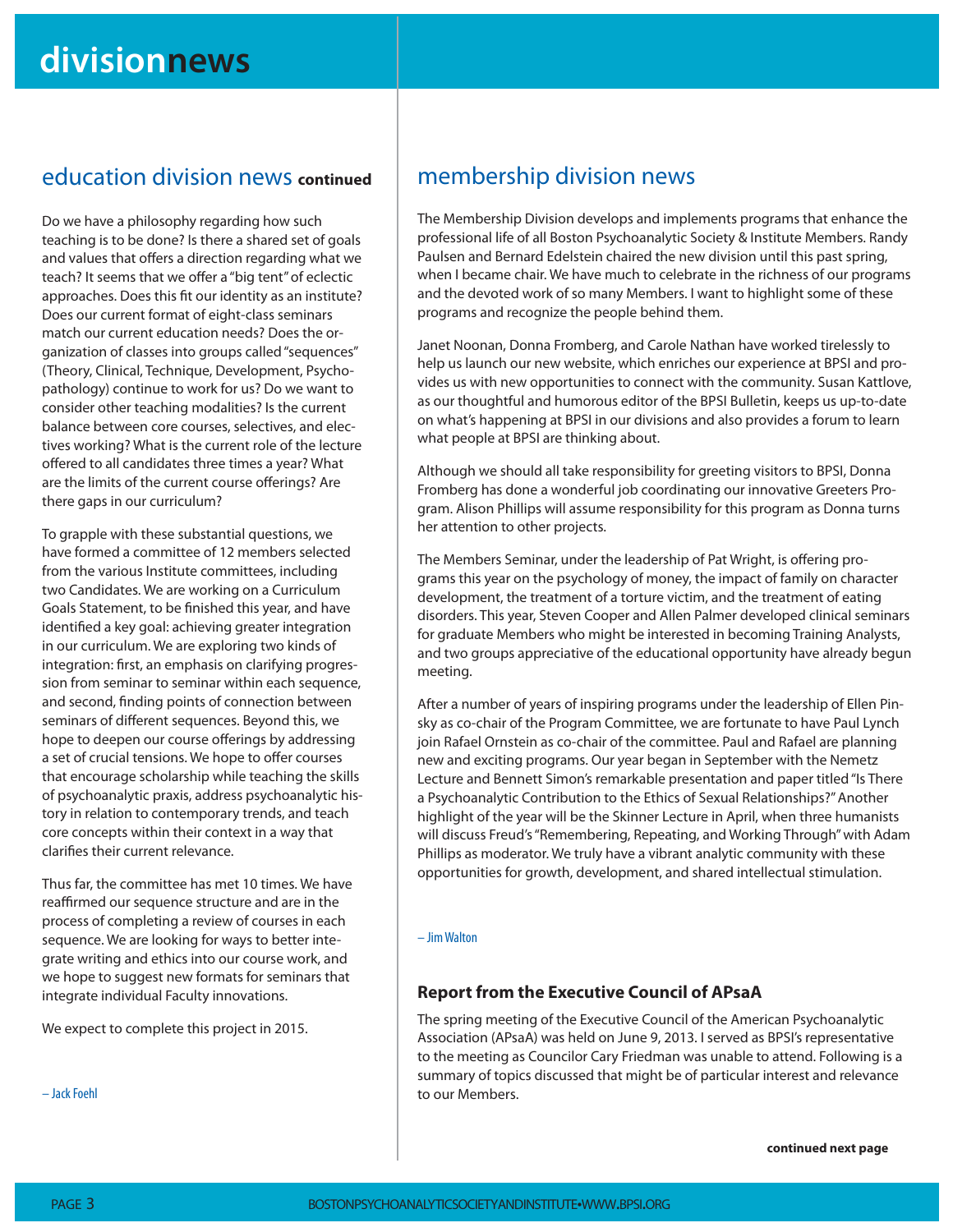### membership division news **continued**

**1. Report from the Ad Hoc Task Force on Temporary Objective & Verifiable Requirements for TA Appointments.** The temporary requirements for the designation of TA status adopted by the Executive Council at the January 2013 meeting were reviewed. Subsequent to the January meeting, Robert Pyles, President, appointed an Ad Hoc Task Force to implement this policy. The task force is in the process of developing an application process for TA appointment and, depending on the outcome of pending litigation, will let the membership know when applications from qualified applicants will be accepted. (The following developments occurred subsequent to the meeting: On August 14, the Supreme Court of the State of New York ruled in favor of the petitioners representing the Board of Professional Standards, designating BoPS as the standardsetting body. A communication from Robert Pyles and Mark Smaller, President-elect, dated August 30 indicated that the Executive Committee, acting on behalf of the Executive Council, plans to appeal that court decision.)

#### **2. Report from the Task Force on Externalizing Certification.**

Richard Lightbody, chair of the BoPS Task Force on Externalizing Certification (TFEC), reported that the task force is exploring the most effective way to establish what is being called the American Board of Psychoanalysis as a freestanding enterprise. The mission of the ABP is to develop and provide reliable procedures for national certification in Adult and in Child & Adolescent Psychoanalysis. The question of funding the enterprise looms large. There was considerable discussion in council regarding the work of the task force. Several council members expressed appreciation for the effort expended, and others expressed disagreement with the idea of externalizing certification as currently proposed.

**3. Bylaw Amendments.** The proposed bylaw amendment regarding BoPS Fellows was approved by the Executive Council. The amendment would make it possible for one of the two Fellows of

### building news **continued**

We are working diligently to develop plans to raise this money from our Membership and from outside donors. Our Treasurer, Fred Schultz, has suggested that we apply for a temporary line of credit while we undergo our building campaign. This will enable us to maintain our endowment to fund our educational programs and the many activities for our Members. The Real Estate Committee is always happy to answer any questions about all aspects of this complex project.

We are excited as this project moves forward, and we think you will be as well.

the BoPS to be a member of APsaA who is not certified or a training analyst. Uncertified Fellows would be eligible to serve on subcommittees of BoPS. The proposed bylaw amendment creating new membership categories for the Academic Associate Candidate and the Academic Associate was also approved by the Executive Council. The idea behind creating this new category was to reduce confusion about where candidates who are accepted into nonclinical training at APsaA institutes fit into APsaA and to provide a seamless pathway for them as they progress through training. The proposed bylaw changes will be submitted to the Members for a vote in January 2014.

**4. Report from the Social Issues Department.** Council approved recommendations to establish a Committee on Advocacy for Children and to grant standing committee status to the Service Members and Veterans Initiative. Two position statements from the Committee on the Status of Women and Girls were approved: the Position Statement on the Elimination of All Forms of Discrimination Against Women and the Position Statement on the Endorsement of US Ratification of the Convention of the Rights of the Child. Also, the Revised Position Statement on Physical Punishment was approved.

#### **5. 2013–2014 Fellows.**

The proposed APsaA Fellows for 2013–2014 were approved. One APsaA Fellow, Brian Schulman, M.D., is a student in the Advanced Training Program for Psychoanalytic Psychotherapy at BPSI. Brian is a staff psychiatrist in the MGH Bipolar Clinic and an Instructor at Harvard Medical School. He maintains a private practice in downtown Boston. Congratulations to Brian.

With the conclusion of the Executive Council spring meeting, Cary Friedman's and my tenures as Councilor and Alternate Councilor have ended. We have been honored to serve in these capacities during an important time for our national organization.

– Carol Coutu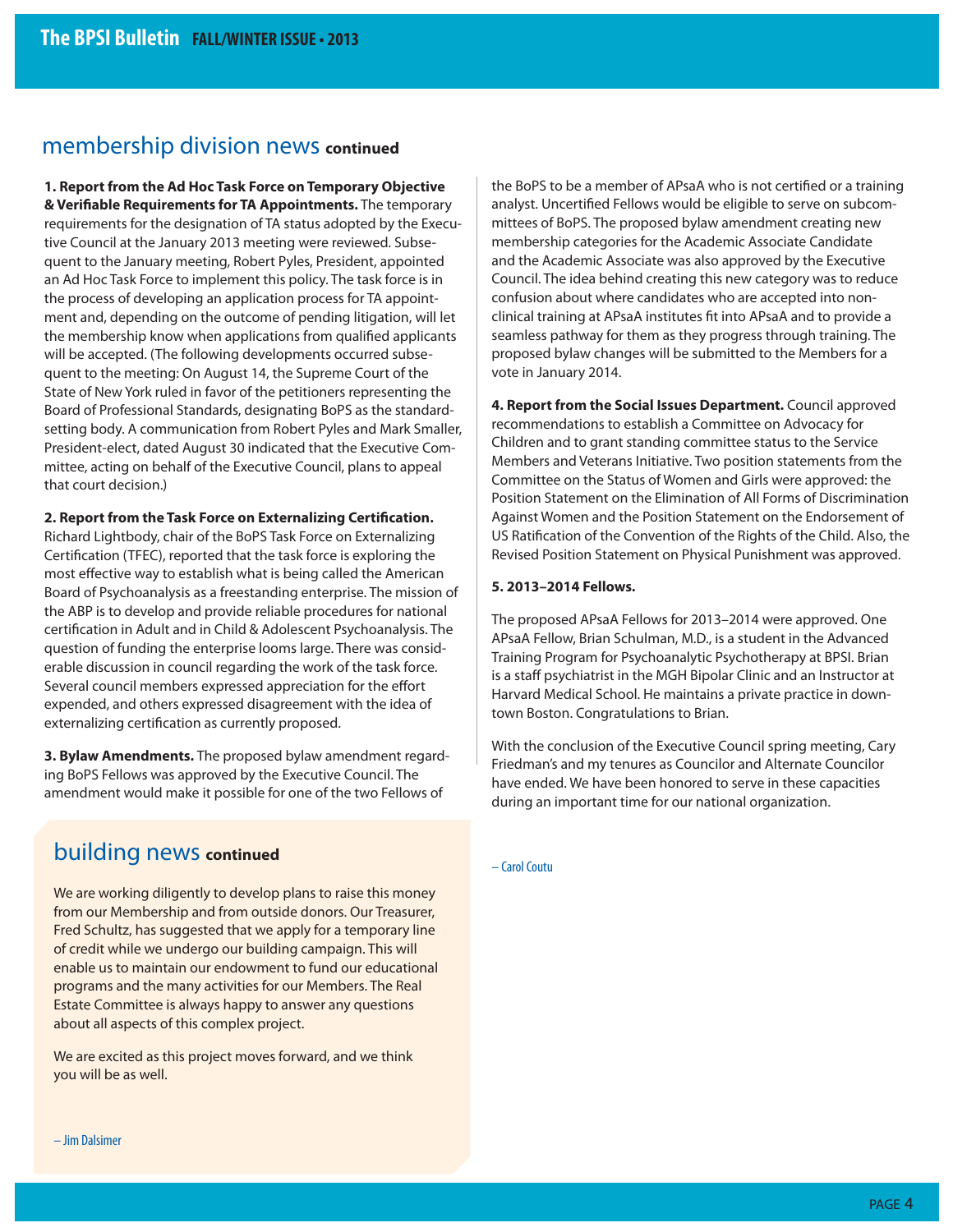### membership briefs

BPSI would like to welcome our new Members:

**Transfer in: Teresa (Tessa) Cochran, PhD,** recently became a member of BPSI after relocating from Alexandria, VA to Orleans, Cape Cod. She is a psychologist and writer who will be opening a local private practice in 2014.

#### **Candidates Year 1**

**Mary Anderson, PhD, MFA,** is an interdisciplinary scholar, artist, and writer whose work bridges theology, continental philosophy, aesthetics, and theory. She is on the faculty of the School of the Museum of Fine Arts and Tufts University and is an associate at the Mahindra Humanities Center at Harvard University. Her research interests are in intersubjectivity, representation, and the formation of ethical subjectivity. She is an Affiliate Scholar.

**Andrew Bush, MD,** is a child and adult psychiatrist with a private practice in Arlington. He has taught and supervised at The Cambridge Hospital and the Brigham and Women's Hospital.

**Lisa Citrin, LICSW,** graduated from Simmons College. She teaches and supervises at Cambridge Health Alliance in the Division of Child and Adolescent Psychiatry. She has a private practice in Cambridge, where she treats adolescents and adults.

**Rachel Dresner Jacobs, PhD,** is in private practice in Newton, where she sees adolescents, couples, and adults. She received her doctorate in clinical psychology from NYU in 1992, followed by a postdoctoral fellowship at New York Hospital–Cornell Medical Center on the Personality Disorders unit. She has lived and worked in Israel and was on staff at the Tufts University Counseling Center. Rachel completed advanced training in couples therapy at PCFINE. She is excited to begin analytic training at BPSI and, most especially, to meet all of you.

**Deborah Manegold, MD,** completed two years of the ATP before deciding to become a Candidate. She has a private practice in Brookline, where she sees patients for

psychotherapy and psychopharmacology. She co-teaches the "Becoming a Psychiatrist" course in the Harvard Longwood Residency Program.

Lazaro Zayas, MD, is a first-year child and adolescent psychiatry fellow at MGH/ McLean. He is interested in psychotherapy and analysis and hopes to practice child analysis. He is interested in the analytic understanding of identity formation and eating disorders.

#### **Fellowship Students**

**Michael Bolton, MD,** is a fourth-year resident in the MGH/McLean Adult Psychiatry Residency Program. He has a wide range of interests, including psychoanalysis, emergency psychiatry, consult-liaison psychiatry, college mental health, and body image issues.

**Christina Brezing, MD,** is the Chief Resident of Addiction Psychiatry in the MGH/McLean Adult Psychiatry Residency Program. She received the MGH and BPSI Travel Award to the 2013 American Psychoanalytic Association meeting, is the invited resident presenter for the 2014 MGH Ppsychodynamic case Case Conference, and is a recipient of the 2013–2014 American Psychiatric Association APIRE/Janssen Resident Research Scholars Fellowship, which is providing support for her study of cigarette-smoking severity and its relationship to gender differences, substance use, and psychiatric symptoms. Next year, she will serve as a Substance Use Disorders Fellow at Columbia University College of Physicians and Surgeons. She plans to pursue psychoanalytic training.

**Ying Cao, MD, MEng,** is a psychiatry resident who is splitting her final year of formal training between St. Elizabeth's Medical Center and Harvard University Health Services. In addition to psychotherapy, she is also trained in traditional Chinese medicine and engineering and has interests in cognitive neuroscience and genomics. She hopes to combine these perspectives and find ways to deliver personalized and integrated mental health and wellness care.

**Genny Feinberg, DO,** is a third-year adult psychiatry resident at Tufts Medical Center.

#### **Kristina Gaud, MD**

**Gwendolyn Kelso, MA,** is a PhD candidate at Boston University and is completing her psychology internship at Charles River Counseling Center in Newton, where she sees children, adolescents, and adults.

**Aarti Khullar, PsyD,** is a staff psychologist at Boston College's Counseling Service and in part-time private practice in Brookline.

**Amal Kimawi, MD,** is a third-year adult psychiatry resident at Tufts Medical Center.

**Mariola Magovcevic, PhD,** is a psychologist in private practice and a staff psychologist in the Borderline Center Outpatient Clinic at McLean Hospital. She is trained in DBT, CBT and Acceptance and Commitment Therapy and supervises psychology interns and psychiatry residents at McLean Hospital.

**Amy E. Meade, PhD,** has a private practice in Arlington, MA where she sees adolescents, adults, and couples. She has received formal training in various treatment modalities, including: Integrative Behavioral Couples Therapy, Emotion Focused Therapy, Cognitive Processing Therapy, CBT, DBT, Mentalization, Internal Family Systems, Exposure and Response Prevention, Acceptance and Commitment Therapy, Motivational Interviewing, Mindfulness-Based Cognitive Therapy, and Interpersonal Psychotherapy for Depression. She looks forward to continuing her clinical training with BPSI.

**Paulina Fuentes Moad, MA, is a fifth-year** clinical psychology student at the Massachusetts School of Professional Psychology. She is a psychology trainee at the New England Conservatory Counseling Center, where she sees music students for individual psychodynamic psychotherapy. She is also a psychology fellow at MGH/Harvard Medical School, where she primarily coleads DBT groups at MGH Chelsea.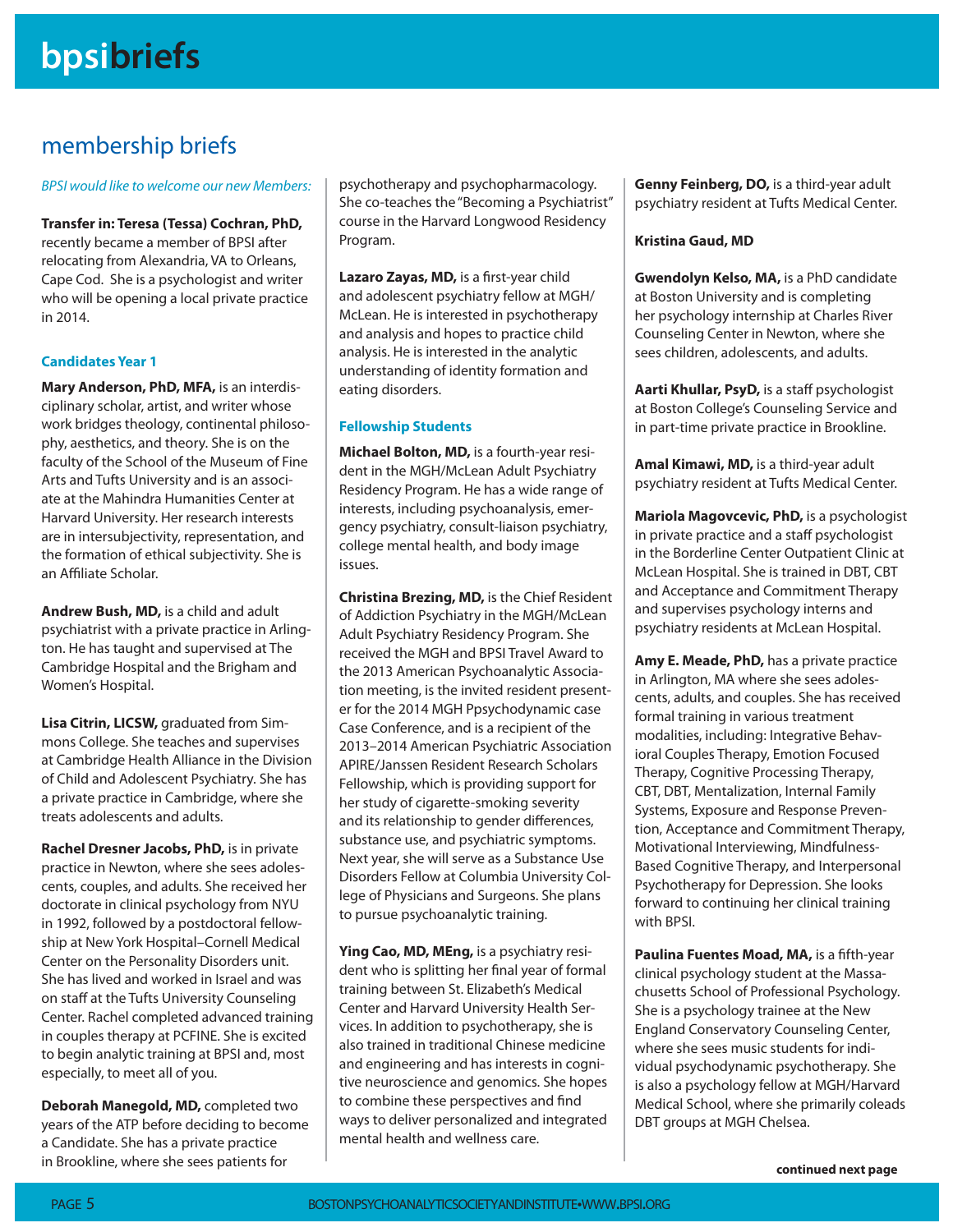# **bpsibriefs**

### membership briefs **continued**

**Elizabeth T. Murphy, PhD,** is a staff psychologist in the Outpatient Clinic at McLean Hospital, where she runs the DBT Skills Group Program. In addition, she has a small private practice in which she sees individuals in DBT and CBT primary and adjunctive therapies.

**Karlín Nazario, MD,** is a third-year psychiatry resident at Boston Medical Center. Being from Puerto Rico, she is particularly interested in working with the Latino population and exploring psychoanalytic theory in that population.

**Mili Priyanka, MD,** is a fourth-year psychiatry resident at St. Elizabeth's Medical Center, where she is serving as the Chief Resident for the academic year 2013–2014. Through the fellowship opportunity at BPSI, she hopes to attain the necessary tools to help her better understand her patients and treat them in a whole manner.

**Herb Rothfarb, PhD,** is a psychologist in full-time private practice with offices in Harvard Square and Fall River. He provides individual and couples psychotherapy and consultation as well as psychological, neuropsychological, and Social Security Administration evaluations.

**Roman Roytman, MD,** is a third-year psychiatry resident at Tufts Medical Center.

**Christopher Stravato, LMHC,** is the associate clinical director of a group private practice providing treatment and assessment to forensic populations in the state of Rhode Island. The fellowship program at BPSI has felt enormously enriching to him; he hopes to continue to be a part of the training and community at BPSI by enrolling in the ATP

#### **Nauman H. Taj, MBSS, ECFMG**

**Chris Tangren, MD,** is an attending psychiatrist in the McLean Hospital Women's Treatment Program. He divides his remaining time between hospital administration at McLean and a small psychotherapyfocused private practice. He hopes to

continue to develop his career in the areas of psychotherapy and hospital administration.

**Karina Umanskaya, DO,** is in her third year of training in psychiatry at Tufts Medical Center.

#### **ATP Graduate**

**Marina Kasdaglis, MA, EdM,** graduated from the ATP in July 2013.

#### BPSI would like to congratulate the following Members:

**Brian Schulman, MD,** was named an American Psychoanalytic Association fellow for 2013–2014.

**Sharon Weinstein, MD,** was awarded the first Lifetime Achievement Award presented by the New England Council of Child and Adolescent Psychiatry (NECCAP), for her outstanding leadership and contributions to education, clinical practice, and advocacy in the field of child and adolescent psychiatry. Sharon was also named Distinguished Life Fellow by the American Psychiatric Association.

#### We mourn the loss of our deceased Members:

**Ernest Hartmann, MD Peter Reich, MD**

#### Member resignations:

**Ellen Wilson, PhD Patricia Bresky, PhD Nora Schwartz-Martin, MD Herb Brown, MD Robert Whitman-Raymond, LICSW**

### community and public programs news

On a shoestring budget, members of the seven committees of the Community & Public Programs Division are walking forth, bringing psychoanalysis into the world through such means as leading talks on films and teaching classes to members of our larger communities, including colleagues in mental health and child care, and engaging in thinking and discussions in the politically rich areas of gender and sexuality and social awareness. The following programs fall under the Division of Community & Public Programs Division:

**1. Film Committee,** led by Virginia Youngren

**2. Explorations in Mind, formerly known as the Program in Psychoanalytic Studies,** led by Jane Hanenberg and Chris Morse

**3. The Psychoanalysis and Social Awareness Committee,** led by Deborah Choate, Bennett Simon, and Roberta Apfel (see next page)

**4. The Committee on Gender and Sexuality,** led by Gerald Adler and Lawrence Hartmann, with a discussion group on sexual orientation and gender identity, led by Cary Friedman and Paul Lynch

**5. The Psychoanalytic Education Forum of Boston,** led by Jan Seriff and Rita Hurwitz

**6. Childcare Conference,** led by Judy Yanof

**7. The Kravitz Award Committee,** led by Jonathan Kolb

– Michele Baker

**continued next page**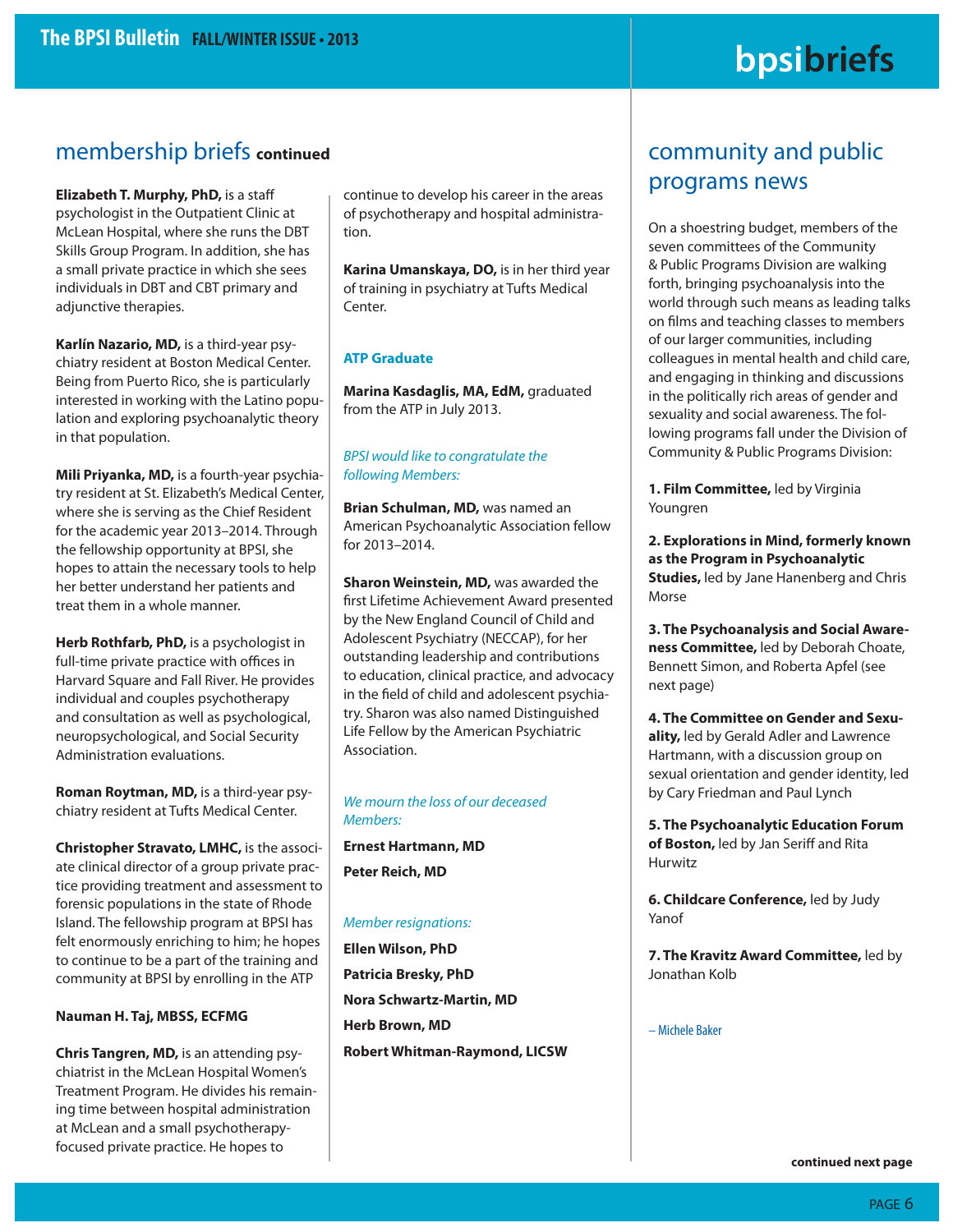# **bpsibriefs divisionnews**

### community and public programs news **continued**

The newest committee in this division, the Psychoanalysis and Social Awareness Committee, hopes to help focus our attention on the social and political context in which we do our analytic work, an area that seems neglected. We will use the new BPSI website to inform members of various conferences, talks, and articles of interest—for example, a recent talk on unconscious biases, a film series at a local high school on race issues, a conference on mass incarceration, and an upcoming conference in New York on guns in schools and on the street. Equally important, we want to let the wider community know of BPSI-sponsored events. Our first BPSI program will be on February 3, 2014, a Members Seminar with Dr. Michael Grodin on the ethical issues raised by political differences between therapist and patient in the treatment of a torture victim.

Please let us know of any areas of interest or events you think we at BPSI should be aware of. We welcome anyone interested in working with us. If you have thoughts, questions, or ideas, please contact Deborah Choate at dchoate123@comcast.net or 617-868-1825.

#### – Deborah Choate

BPSI's community education program, most recently known as the Program in Psychoanalytic Studies, has a new name: Explorations in Mind. We wanted a name that was less suggestive of a formal program of study, and that better reflected the wide range of interests and audiences we intend to serve. Explorations in Mind offers talks, short and longer-term courses, and other opportunities for discussion on an array of topics related to clinical and applied psychoanalysis. We urge Members with ideas they would like to present to contact us.

academic affiliation and research news

#### **I. Developing Programs in Psychodynamics**

The Boston Psychoanalytic Society & Institute is expanding its partnership with other institutions to increase the role of psychoanalytic thinking in the training of tomorrow's mental health professionals. New programs involve bringing colleagues into BPSI for shared learning as well as having our Faculty and Members teach in outside institutions. In every case, numerous Faculty participate in creating a program, usually starting with those who have been "wearing two hats." Soon, faculty in the sponsoring institution who were formerly not affiliated with BPSI feel like they are a part of us in some way, and a meaningful new connection and sense of shared mission has been developed with another program.

The Program in Psychodynamics in the MGH/McLean Psychiatry Residency Program, now well established and very popular among the residents, has led a number of residents to pursue further study at BPSI. Further, it has become a model for newer programs in psychodynamics, each tailored to the needs and interests of the leadership, faculty, and trainees in the particular postgraduate training program. This year, two new programs have been launched. In the Harvard Longwood Residency Program, many faculty members, including many BPSI Members, have pulled together to create an exciting program. And three Harvard Child Fellowship programs, MGH/McLean, Cambridge Health Alliance, and Children's Hospital, have joined with BPSI Members to develop a program in psychodynamics.

The PiP programs feature the award of coveted travel grants, funded by BPSI and cosponsoring institutions, that support trainees' attendance at the annual meeting of the American Psychoanalytic Association (and sometimes other meetings) and provide mentorship for the academic year ahead.

We are pleased to congratulate these travel grant recipients:

The MGH/McLean Adult PiP has awarded four travel grants this year to: Emily Mukherji, MD; Michael D. Nevarez, MD; Kayla Rosen, MD; and John Teal, MD.

The Harvard/Longwood Adult PiP has awarded a travel grant to Anthony Marfeo, MD.

The Child PiP awards include one from each of the three Child Psychiatry programs. The recipients are: Gabriela Iaguru, MD, from Boston Children's Hospital, Claire Brickell, MD, from the MGH/McLean program, and Lee Robinson, MD, from Cambridge Health Alliance.

Also new is our pilot project at Cambridge Health Alliance awarding travel grants of \$1,000 to two social workers, again providing funding to attend the annual APsaA meeting and mentorship for the academic year. The response to this initiative has been robust and impressive, making the selection process challenging. We're very pleased to announce the two grant recipients for 2014: Deepa Ranganathan, MSW, and Lydia Onofrei, MSW.

We are in earlier stages of development in planning a Psychology PiP at Cambridge Health Alliance and building further bridges with colleagues at the Massachusetts School of Professional Psychology. We invite the participation of Members affiliated with these institutions.

**continued next page** 

– Jane Hanenberg and Christopher Morse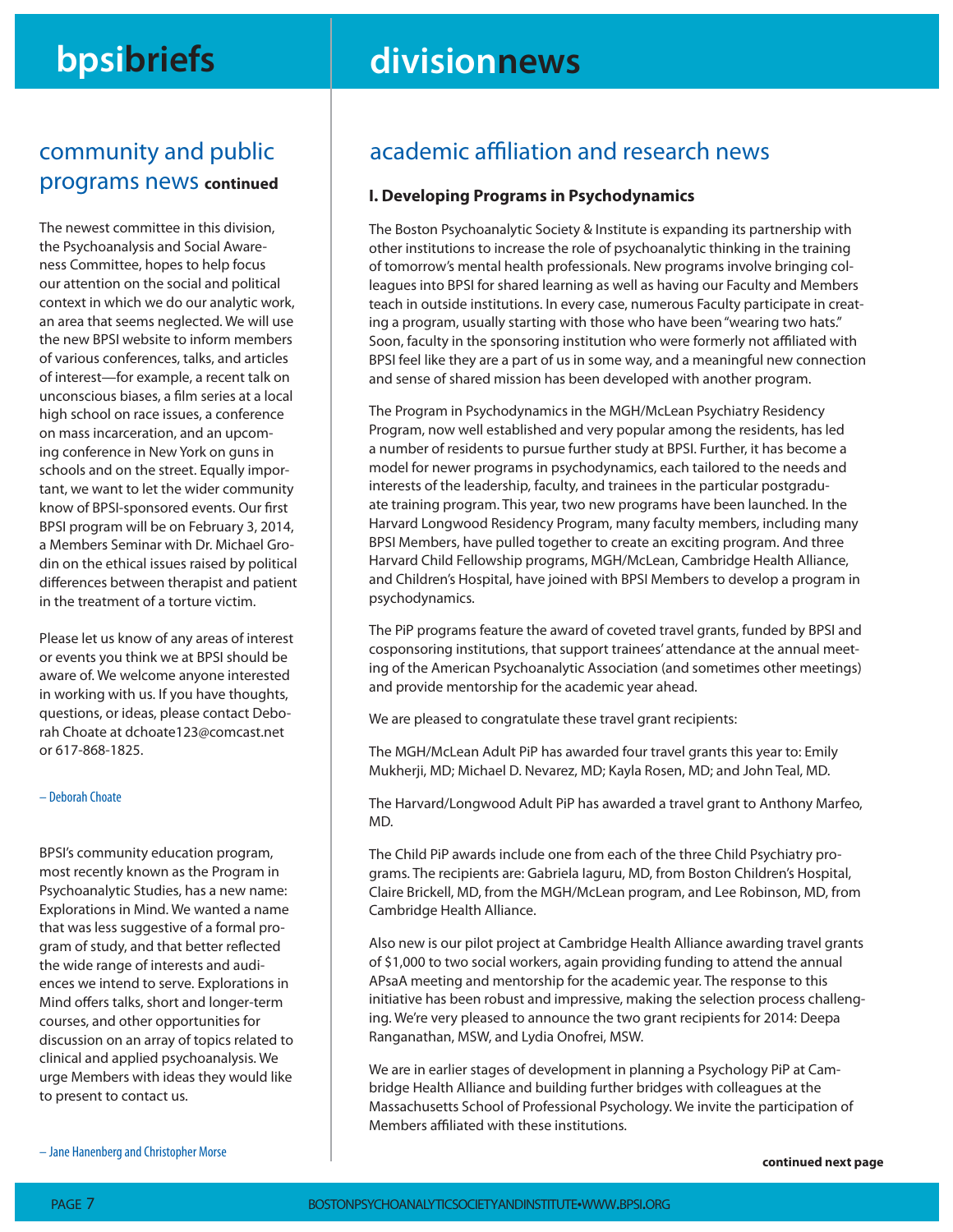### academic affiliation and research news **continued**

#### **II. The Center for Multidisciplinary Psychoanalytic Studies**

BPSI is committed to deepening our connections with other academic institutions that share our interests in psychoanalytic thinking. Our Academic Affiliation and Research Division has brought together Affiliate and Silberger Scholars, along with other BPSI Members, to create COMPASS (Center for Multidisciplinary PsychoAnalytic Studies), a locus for collaboration across disciplines and for the application of psychoanalytic ideas and concepts in the arts and sciences. The center is available to our former and current scholars, interested BPSI Members, and other colleagues and students curious about the world of psychoanalytic thinking.

The goal of COMPASS is to build bridges to undergraduate and graduate communities; enhance the teaching of psychoanalysis, through both its history and contemporary practice; foster multidisciplinary discussion; and serve as an umbrella for collaborative activities and the cross-fertilization of ideas. We envision COMPASS as an open portal to BPSI programs, a point of contact with programs of interest in the academic community, and a virtual home for interdisciplinary initiatives.

Among our affiliations is Psyart.org, which promotes the psychological, including psychoanalytic, study of the arts and literature. Psyart.org hosts an online discussion forum for the continuous exchange of ideas about the psychological study of literature and the arts. The Psyart Foundation sponsors an annual interdisciplinary conference, "Psychology and the Arts," and operates a free, online, peer-reviewed journal featuring articles about psychological approaches to the arts, at www. psyartjournal.com. You can link to Psyart.org directly from the COMPASS area of the BPSI website.

Murray Schwartz has taken a leadership role in developing COMPASS and organizing efforts to define and develop its programs. One exciting COMPASS initiative is a proposal that Murray has made to the administration of his home institution, Emerson College, to develop an undergraduate minor in psychoanalysis, similar to the one already offered at Emory University. He plans to convene an academic course development committee, which will include BPSI members, and to request funds from Emerson to help launch this new academic offering. Once it was established, BPSI Faculty would have the opportunity to help teach the undergraduate courses at Emerson.

Also under the umbrella of COMPASS is a new paper prize. The former Silberger Scholar Program, which had become somewhat conflated with the Affiliate Scholar Program, has been unbundled and reshaped into an academic paper prize. The Board of Trustees has approved an annual \$1,000 award, and Dawn Skorczewski, PhD, has agreed to chair the Silberger Paper Prize Committee. We're very pleased that this initiative will reach out to the broader interdisciplinary academic communities; advertisements will be posted this spring in various academic publications.

As co-chairs of the division, we're excited to shepherd these outreach efforts and to help develop these new community bridges and affiliations.

– Cathy Mitkus and Howard Katz

### Building BPSI's Future

The fund drive to support our new building is called "Building BPSI's Future" and our campaign goal is 1.3 million dollars.

For information about ways to contribute toward Building BPSI's Future, please contact Jim Dalsimer, Bernard Edelstein, or Carole Nathan.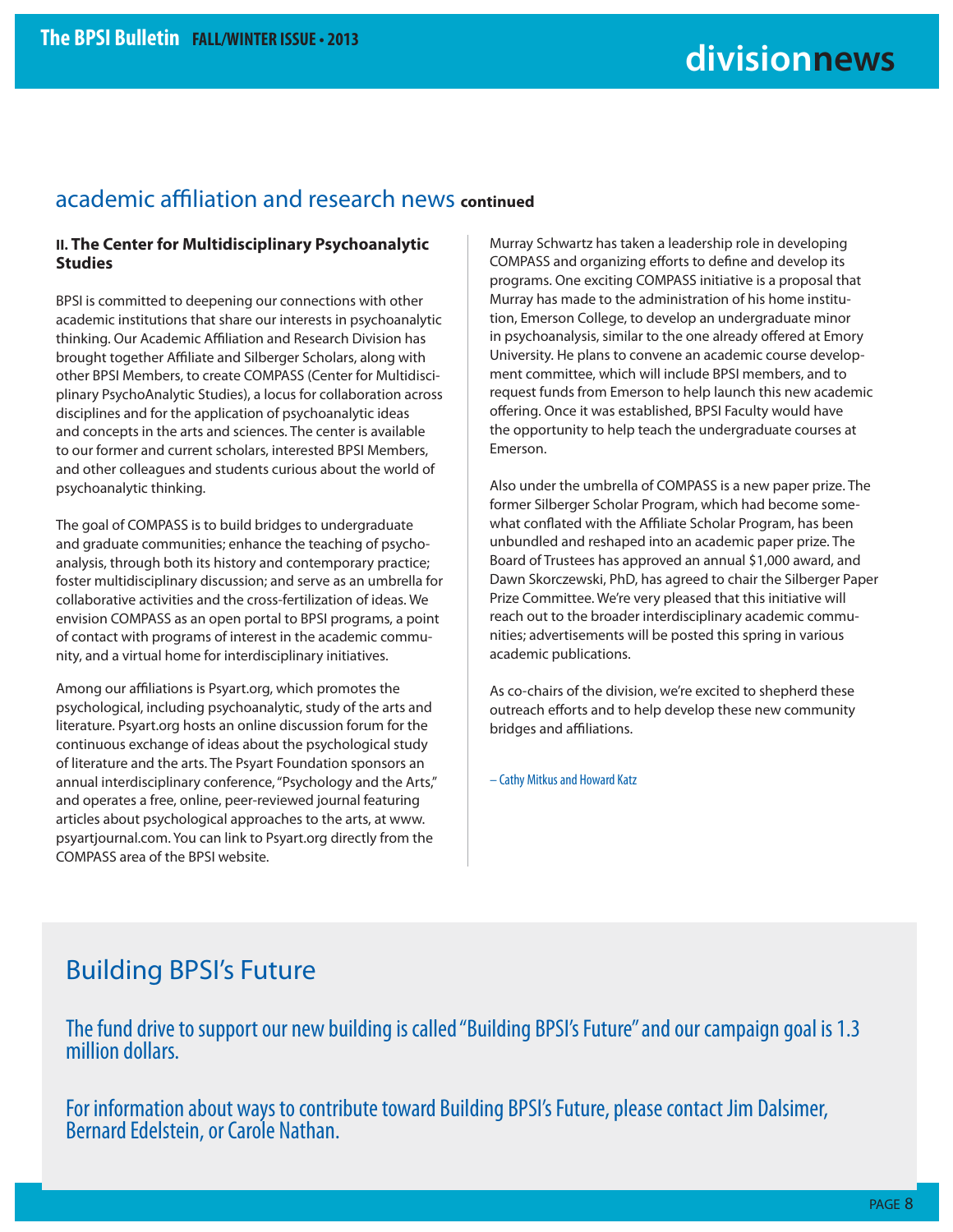### conversations with community board members

by Susan Kattlove

Most of us don't have much sense about the men and women who join us from the outside to help us run the Boston Psychoanalytic Society and Institute. In this edition of the Bulletin, I report on my conversations with two of our Community Trustees, Fred Schultz and Phil Burling. (In the spring, I will report on conversations with the other two Community Trustees, Martha Kleinman and Barry Korobkin.) Fred is a senior financial professional,. He founded Beacon Fiduciary Advisors in 1990 and joined Seaward Management in 2010. He has been formally elected by the board to serve as BPSI's Treasurer, making him an Officer of the Corporation and the chair of our Finance Committee. Phil was an attorney with Foley Hoag in Boston and is now the Covington & Burling Distinguished Visitor and Lecturer on Law at Harvard Law School, where he teaches legal writing. Phil serves on our Finance and Real Estate Committees. I was impressed by Fred's and Phil's dedication to BPSI and by the tremendous energy they have put into their roles on the board. They are clearly not armchair advisers. And both have interesting thoughts about BPSI and our way forward.

#### **Conversation with Fred Schultz**

**Susan Kattlove:** I'm interested in how you got involved with BPSI.

**Fred Schultz:** Judy Kantrowitz I've known for 30 years. I was getting off the board of the Park School, where my kids went to school a long time ago, and she knew that. BPSI was going through issues with the building, and she thought I could add something if I got involved. I said no two or three times and finally decided I would do it. I do love it. It's very different from anything I've done before. The people (BPSI members) are very, very different. Meetings end at 9:30. In my first meeting, we broke into groups. It was 20 minutes after 9, and no one had talked about the building, and all of a sudden they started talking about the building, and then at 9:30 they stopped. That was my first introduction [to working with analysts]. Everybody is very respectful and listens to other opinions. People aren't afraid to express what they think. I have tremendous respect for the profession, what it does for people. For me, it's been challenging. I'm pretty type A. It's harder to sit and listen. To me the building decision was very simple. [15 Commonwealth] was old. It needed a lot to fix it up. There were code issues. There was no choice. The big question was, where do you go from here? This building is an investment just like the endowment is an investment. There should be enough money to allow the organization to do new programs. It's very exciting.

**SK:** So when you came on, your focus was the building?

**FS:** Yeah, finances and investments. That's my background.... People like Catherine [Kimble], it's incredible what she does. Carole [Nathan] was an incredible hire. And the staff, all the time they put in. Next year is going to be really fun to see it built. Once they're done with that, everything else should take care of itself.

**SK:** What does a board member with a fiscal focus do?

**FS:** There are certain reports. The financial system has changed a lot. Pharrel [Wener] has been another incredible addition to the staff. He does have a very good background in it. He's done a good job at modifying the reporting. Because most of the board members don't have a background in finance, it's been challenging to get the reporting so that people understand it.

**SK:** We sold 15 Commonwealth, we thought we had enough money, and now we need another \$1.3 million. Where are we going to get it?

**FS:** There is some skill set on the board now relative to raising money and fund-raising, because that's clearly not where most BPSI members come from.

**SK:** We have a hard time asking our patients for money.

**FS:** I don't particularly like soliciting people for money. I like presenting the case. You look at 15 Commonwealth. We didn't get as much as we originally thought we were going to get. Not as much went into the endowment as we originally thought. Just as we actually sold the building and started building, the economy started getting better and prices started going up. The expense side went up. I understand the finances of it. I'm not sure how we're going to be able to bridge that gap, raise that money. But as I said at the Membership Meeting, there are a couple of ways. There's a short-term way to handle it and then a long-term way to handle it. We're not going to raise all the money, but I'm convinced we'll raise a portion of it. It's just a question of how big a portion it will be. BPSI will have a beautiful building, and the budget will be set up so that there will be X number of dollars set aside to maintain the inside, to maintain the outside. There are four of us (community board members), and we've all enjoyed being on the board.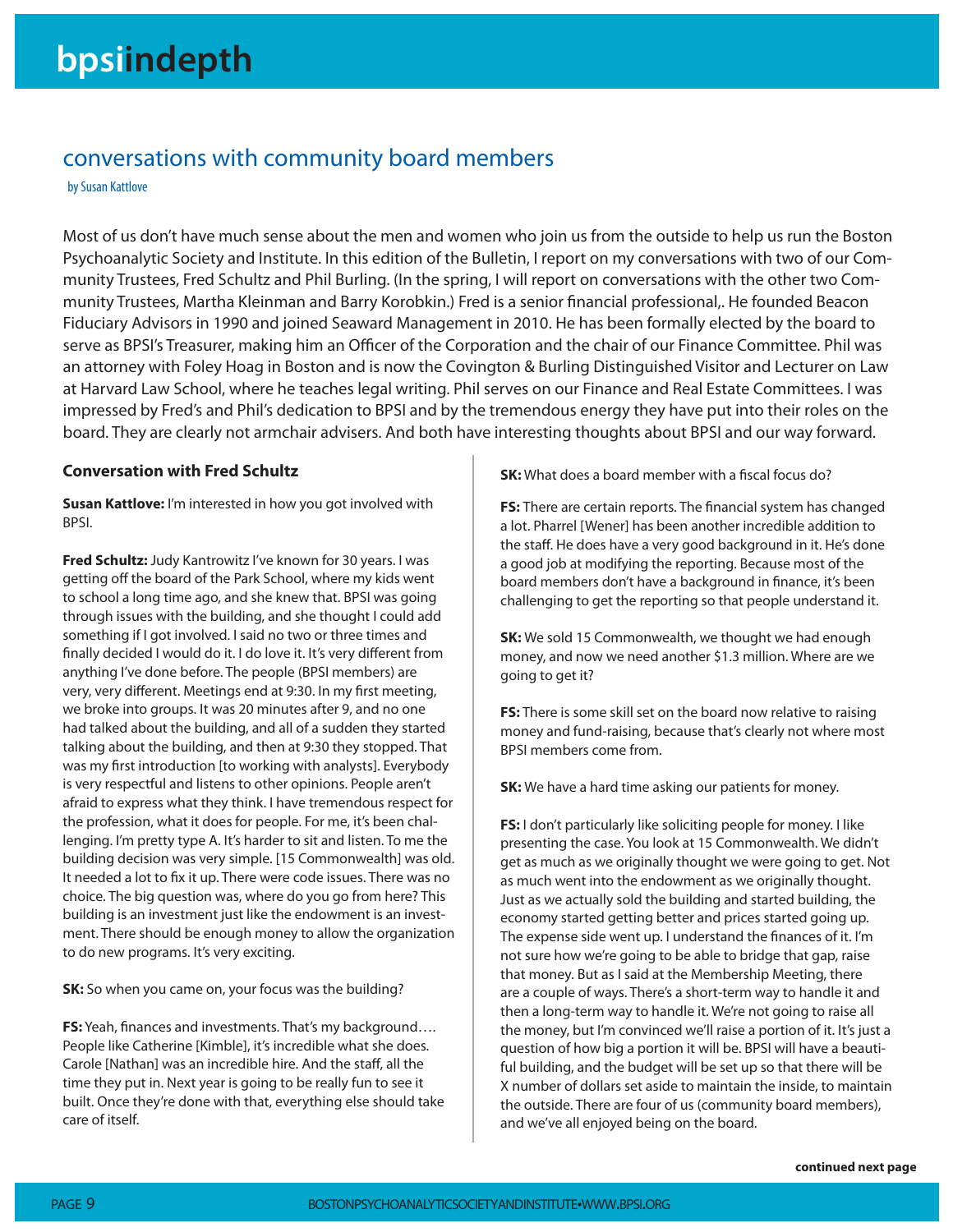### conversations with community board members **continued**

Every year has gotten better. We've hit bumps along the way, but everything is better. The only disappointment relative to this space is that it's ended up costing more than what we thought, even with the revised numbers. Some people said, we have this money in the endowment; why don't we take what we need from it? The endowment is for programs; we're not going to touch it. At this point, people have bought into that. People are still concerned about the amount of money, because they've never raised that kind of money.

**SK:** It's a lot of money for a group of therapists to raise.

**FS:** Yeah, it is, particularly because you are restricted. Hospitals can solicit anybody they want to solicit.

**SK:** I was going to ask you how you got involved with this institute as opposed to others, but it sounds like getting involved with an institute was not on your mind at all.

**FS:** I was just finishing up with the Park School, and that was very intense. I'd been involved with Bates College, where I went to undergrad school, and that was very intense, in terms of time and everything else. So I had no intention of doing this. But I don't regret it. I enjoyed it. It's been fun. It's positive and forward. BPSI is in a great place and has great people. I'm very confident. If we go another year and by next fall they're in that building…

**SK:** And then you'll feel like your job is done.

**FS:** That's right. Exactly.

**SK:** Are you going to join another board after this?

**FS:** No. I still work.

**SK:** How old are you?

**FS:** Sixty-seven.

**SK:** Here that's like a spring chicken.

**FS:** This will be the last board. I'm done with this. It's enough. It's a responsibility. You make a commitment. You have to do it. Otherwise you shouldn't be involved in the first place. That's why I was reluctant in the first place. It's a lot of time. A lot of the financial issues that had come up have been straightened out, and with Pharrel here, the day-to-day stuff is in good shape. It's all programs and stuff you want to do. As far as I'm concerned, everything else is done.

**SK:** It's great. To me it's like a different place.

**FS:** The amount of time people commit to doing the stuff they do, I've never seen anything like it in any other organization at all, not even close. It's impressive.

#### **Conversation with Phil Burling**

**Susan Kattlove**: How did you get involved with BPSI?

**Phil Burling:** The way I got to BPSI was through Jonathan Kolb. While I was practicing law, Jon was my go-to person if there was some situation that involved a psychiatric issue. After I retired, he had just finished his year as president. People had gotten organized to redo bylaws and rethink the sale of 15 Commonwealth, and he asked me to go on the board. I was put on because about half of my legal practice was representing schools and colleges, not-for-profit institutions, and I had done 20-plus years on the board of New England Medical Center, so I knew something about hospital- or medical-type things. And I'd represented a bunch of physician groups—nothing overtly psychiatric, but the groups had psychiatrists. So I had some knowledge of institutional governance, medical group governance, and I'd done a bunch of purchases of buildings and construction of new space for institutions. So it was simply, bring somebody on board who had skills BPSI needed.

**SK:** And you were eager to do it?

**PB:** I was willing to do it. I didn't know exactly what I was getting into. I knew a little bit about psychiatry and psychoanalysis because my parents were both patients and had been involved in it. But as a practical matter, what I knew was from outside. I never read more of Freud than what you read in a humanities class. And it's worked out. Once I signed on, the first major thing I worked on was the bylaw revisions, and since then I've been on the Real Estate Committee working on the design and various parts of that.

**SK:** What was wrong with our old bylaws?

PB: They were very diffuse. The organization that they represented, if they represented an organization, was divided into multiple parts, and nobody knew who ran what, and they were out-of-date. What had happened was that as events drove BPSI, somebody would create a new bylaw. The classic example being that there was a lawsuit, and basically it forced the creation of a series of bylaws about ethics. The problem was that the organization wasn't terribly well structured to deliver the job it was trying to do. In this instance I'm kind of an outsider looking at the organization. It was a fascinating group to work with. There were about a dozen of us. We met for the better part of two years, looking at various different models. And we came up with what is now in place. The really important thing was trying to work out the reporting relationships and balances between the components of BPSI: membership, teaching, research—all those different components, which no one had seen as separate entities before, and which weren't integrated terribly well.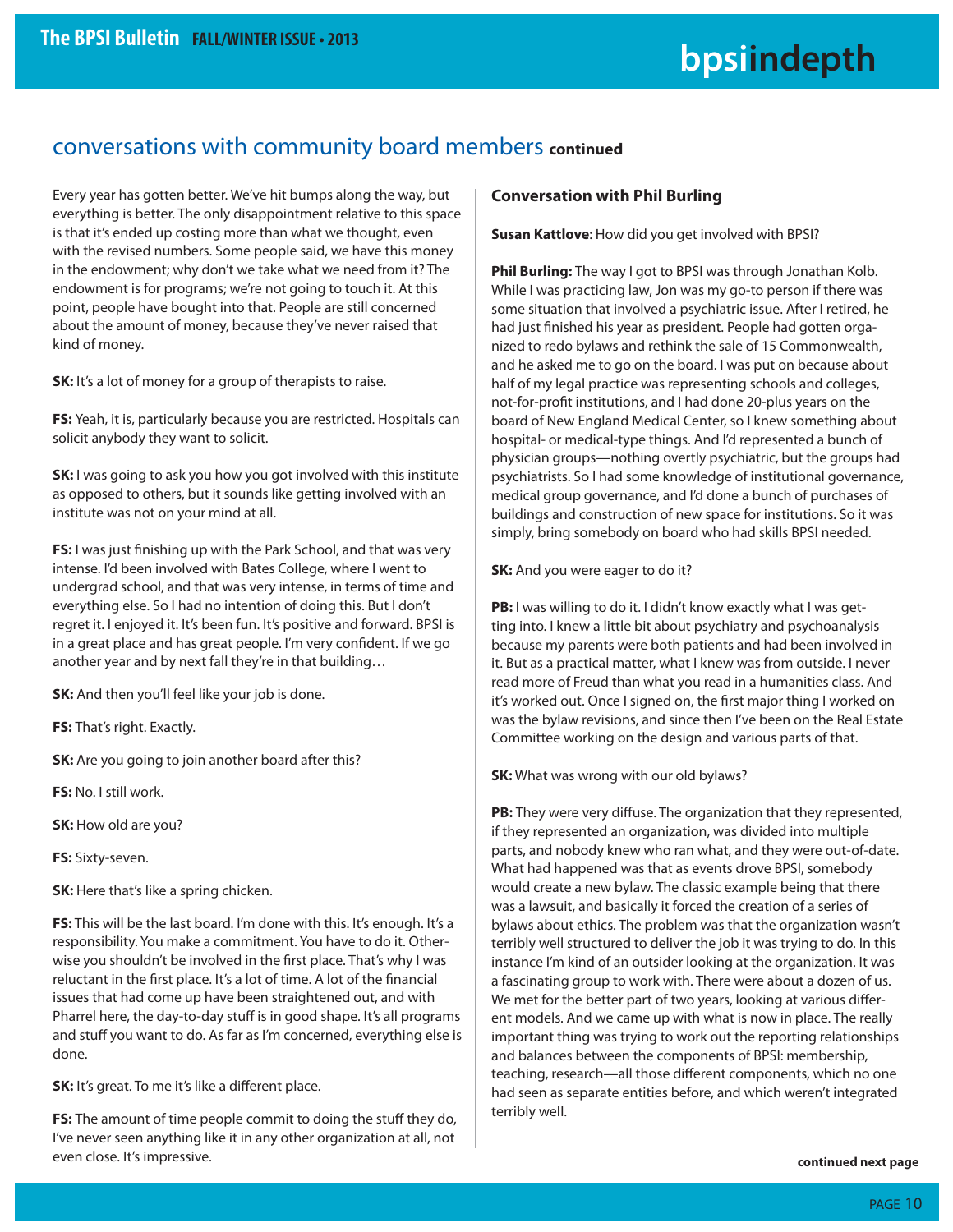### conversations with community board members **continued**

**SK:** That's what I notice on the ground, in the new structure, the different divisions with one central meeting place.

**PB:** The special nature of BPSI was those different divisions and how they related. From my standpoint, the interesting thing to discover was that BPSI really was both the Institute and the Society. It wasn't entirely clear within the organization what those two things were. It was clear that a very important part of it was the training piece, the educational piece. But equally, a very important part of it was the Chowder and Marching part of it. It's hard to imagine a group of professionals who are more isolated than psychiatrists. They typically have an office. They don't typically have anything else. They answer their own phones, they have one room, and spend all day sitting in that office. The kinds of experience other professionals have in the outside world don't happen, so BPSI provides a lot of that.

**SK:** I want to ask about the real estate.

**PB:** By the time I got there, the angst about "we can't sell 15 Commonwealth" was over. It was perfectly clear that it only made sense to sell it. It was going to cost so much to bring it into the 21st century that it wasn't going to work. Not the least of the problem was that the bulk of the membership was getting to an age where all those stairs would have been a problem. There was no way to put an elevator in without messing with the building. The Community Trustees helped to figure out how to provide the financial support that was needed to bridge the gap between realizing what we needed to do and actually getting the cash by selling the building. Then, there was the decision made to buy the new building, 141 Herrick Road. Then the problem was first to choose the architect and second to work with the architect to come up with a set of designs that were actually viable. At the same time, there were other things going on, notably the website. There were also a group of events going on that were completely outside my expertise, because they were all about expanding the connection between BPSI and Mass General and other institutions, something which as far as I'm concerned is essential to the organization. Just look at the demographics of it. The bulk of the members are over 70. You need inflow at the bottom. You come on as a child. We need more of you.

**SK:** In most professions, I would be past my peak.

**PB:** So what I've been pushing at them is that it's essential that we protect the endowment piece so that there are programs, so that in fact we can invest money in doing things that will prove that talking therapy works and that it has a role, that it is viable. Things have to be done to make that argument, and places like BPSI have got to be places that do it. The greater Boston area is a community where there is so much going on in all venues of healthcare that it's almost ideal to be working in it. So I'm really hoping that we will be able to generate money to do the kinds of studies that will prove that psychoanalysis and psychotherapy, the talking mode, really does something.

**SK:** So you're really hoping that the money will be spent on research. Right now it seems like a lot of money is being spent on the travel grants for the residents, the PiP.

**PB:** It's hard to argue that that isn't appropriate. From practically no new students, the enrollment has gone up significantly. I've sort of been saying, look, the one place that everybody says psychoanalysis works is with trauma issues. Why don't we work with the VA hospitals some, try to do some stuff so that we're documenting the effectiveness of talk therapy? Fundamentally, what the Community Trustees do is provide some consulting advice based on what we've done.

**SK:** So what about this \$1.3 million gap we have to fill now?

**PB:** The building is an old building, and there's no fat in this plan. Catherine doesn't even have an office. There was a very strong feeling by the members that this was home, that this needed to be a space that everyone wanted to come to. It needed to be a place that was attractive. We found ourselves in a place where we couldn't do what we wanted to do without that hunk of cash that we needed to fix it. One of the things that is very important to people is to keep to the existing schedule of basically a day or two a week when everything happens. People plan around that. Their lives, professional and otherwise, depend on having all those classes on the same evening. Some of us said, you wouldn't need as many classrooms if you spread things out. In the dream world where BPSI is successful and a lot of people start coming, there's not a lot of room in the plan as it now stands for a lot more people. If suddenly there were classes of 30 or 40 people, you'd have to go to multiple days.

**SK:** Do you have any thoughts on how we're going to get that money?

**PB:** The problem is that BPSI, rather as one might suspect, has had no developed fund-raising capacity. Everybody is starting from scratch. One thing I'm certain of is that you can't expect that money to come in the first three to five years. You have to build up people who are comfortable with giving money and make it a pattern. The base BPSI has is tiny. Just members and members' families. And a few people who are really interested in psychoanalysis, which again is why I think we have to do the research to show that this is a singular medical approach, and then find the person who will pay for it. The answer, I think, to your question is that we have to have a bridge loan. We have to work very hard on broadening the base. We've got to have new members.

**SK:** So have you enjoyed working with BPSI?

**PB:** Yes.

**SK:** Are you going to continue?

**PB:** Until they get sick of me.

–Susan Kattlove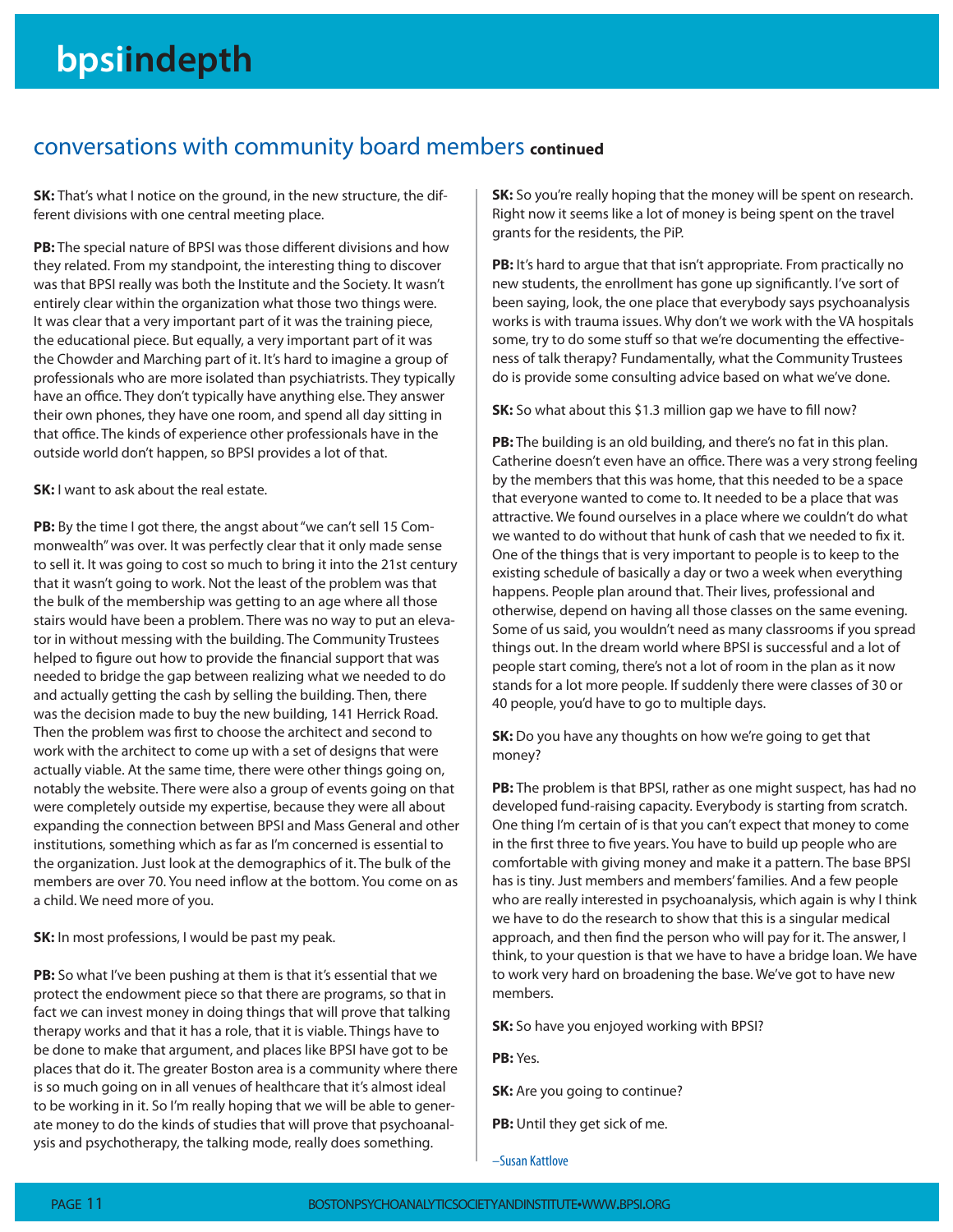### treating patients with eating disorders

by Rita Teusch

Given the high prevalence of eating disorders among young women, and reports that there is now an increasing incidence of eating disorders in older women, men, and prepubertal children, it is likely that everyone in our community has come across a patient with either anorexia, bulimia nervosa, or binge-eating disorder (which is now a distinct diagnostic entity in DSM-5). It is estimated that 20 percent of the college student population suffers from a subclinical form of an eating disorder.

In the current mental health milieu, these patients tend to be treated by behavioral therapists and eating disorder specialists. Many psychodynamically oriented clinicians shy away from this population, perhaps because of anxiety about symptoms of severe restricting, bingeing, and purging, and perhaps because they fear they have nothing to offer such patients. There may also be a worry that the coordination of care will take up too much time and that, should questions arise in the treatment, there will be no resources to turn to. I would like to address these concerns and encourage clinicians to consider treating patients with eating disorders, because, after all, the dysfunctional symptoms of overeating, purging, or restricting have a meaning in the patient's psychological economy, which needs to be elucidated by a skilled and empathic therapist or analyst. The eating disorder is the patient's way of expressing with food and acting out on her body what she cannot say with words. Five years ago, the Cambridge Eating Disorder Center agreed to add psychodynamic supervision to its behaviorally oriented treatment program, following a proposal by Margaret Sablove, EDD (also a member of the study group mentioned below), who supervised there until recently. The supervision is greatly welcomed by the staff, and anecdotal evidence suggests that it has enhanced patient outcome.

People engage in eating-disordered behavior for many different reasons, but the usual dynamic involves a punishing superego; a sense of narcissistic vulnerability, which is manifested in a self-perception that the ego (or self) is not strong enough to handle the emotional demands of life transitions; object loss or manifest trauma; and a feeling of being "out of control." To compensate, the patient develops an ego ideal (a part of the superego) of perfection, which becomes her internal standard for self-esteem. Starving herself or bingeing and/or purging allows the patient to regain a sense of control and regulate emotions without depending on other people, who are experienced on a deep level as not helpful. While the symptoms of the eating disorder begin as a compensation for (or defense against) overwhelming psychological vulnerability, they subsequently become compulsive and "out of control," because the ego ideal of perfection is ever elusive. The eating disorder becomes the "voice" of the harsh, demanding, and punishing superego/ego ideal. Any deviation from the ego ideal—e.g., not being perfect with regard to achievement, low

weight, or being "good" (which excludes feelings of aggression or anger) or "not being perfect in recovery"—leads to further guilt and shame and increases the compulsive cycle of the eating disorder.

The demands of the eating disorder to restrict/binge/purge can, in severe cases, completely take over the patient's ego/ self, with the result that the eating disorder becomes totally ego-syntonic. It is not uncommon for these patients to deny their self-harm and believe that they are not ill but rather "choose" not to eat or to binge and/or purge, adhering to the mental principle that the ego will strive to maintain the illusion of being in control at all costs. A considerable number of eating-disordered patients suffer from an unconscious internalized object relationship with a significant other who has a narcissistic vulnerability, which has left the patient with a sense that she is not her own person but rather is an extension of the other. The most severely ill patients also tend to have suffered, in addition, some overt childhood abuse or later sexual trauma. In these cases, the loss of control and dissociation which were part of the trauma experience are then enacted in the eating disorder.

Eating disorders occur in a wide range of personality organizations ranging from a relatively intact neurotic personality to a vulnerable borderline personality. The eating disorder can be the main, and seemingly only, clinical symptomatology, or it can co-occur with other diagnoses such as major depression, dysthymia, anxiety disorder, PTSD, OCD, or substance abuse.

Clinical research has shown that patients with eating disorders benefit from a multidisciplinary treatment team with a clear division of responsibilities—i.e., a psychotherapist to provide empathic support and insight into the functions of the symptoms, a psychopharmacologist (if needed), a nutritionist to help with meal plans and food choices, and an internist to monitor medical well-being and safety. Such a division of responsibility prevents confusion in the patient about where to take her various concerns. The psychodynamic therapist can be extremely helpful by providing support (if needed) to the other treatment-team members and tactfully clarifying transference and countertransference reactions among team members.

**continued next page**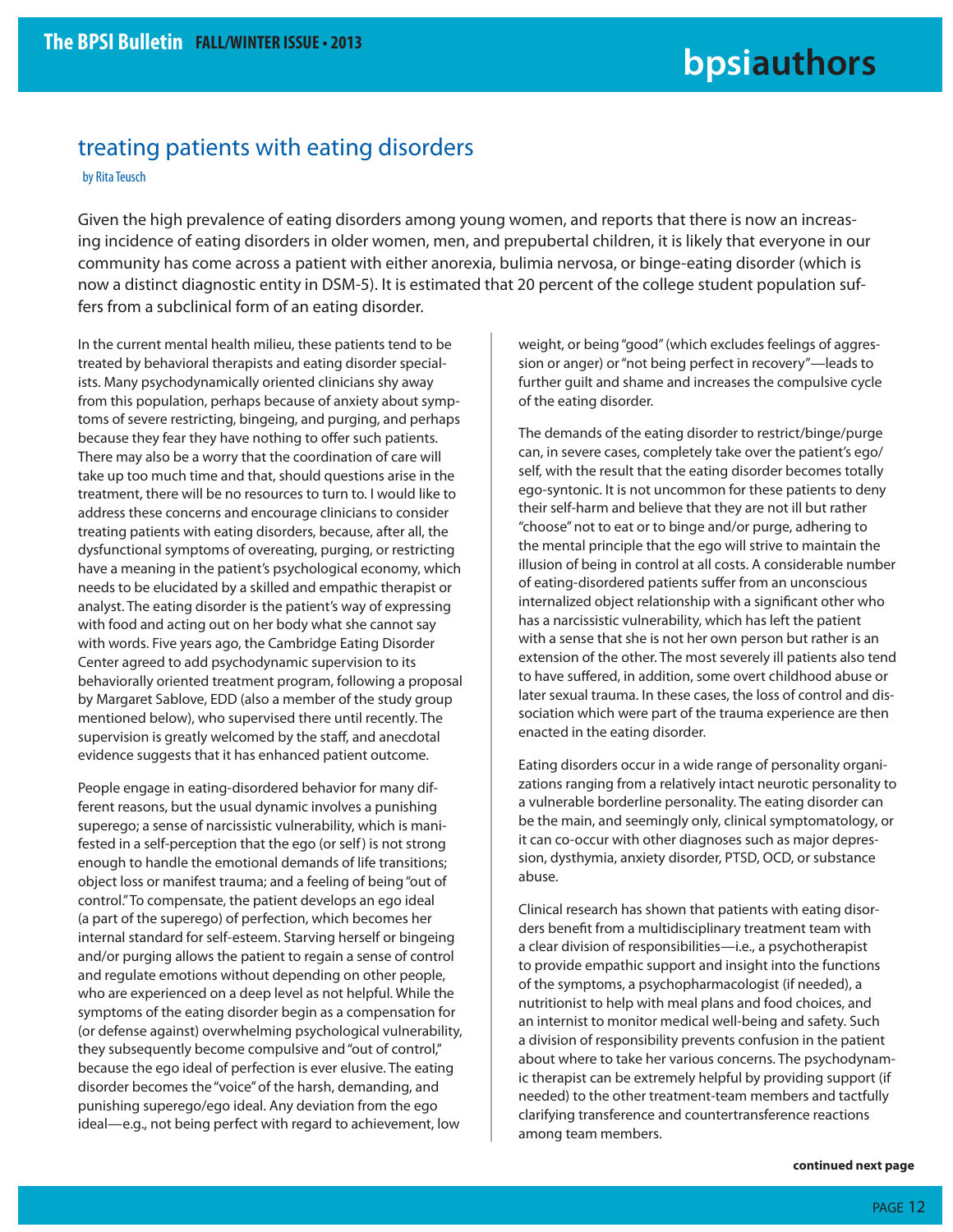### treating patients with eating disorders **continued**

Assessing a patient with an eating disorder involves getting a clear picture of the eating disorder symptoms and of how much restriction of food; binge-eating episodes; evacuation techniques of purging through vomiting or laxative abuse; or compulsive exercise have taken control of the patient's ego and are causing the patient to feel out of control. If eating disorder symptoms are suspected because of a patient's low or high weight, weight fluctuations, or allusions to a struggle with eating or food, it is helpful to ask directly about behaviors around food in a nonjudgmental way. Questions asked out of concern and caring about her health can never be a mistake. If the therapist takes the position that the patient will talk about her dysfunctional eating behaviors when she is ready to, s/he runs the risk of colluding with the patient's denial of the eating disorder. Patients feel great shame about this secret aspect of their functioning and need encouragement from the therapist to address harmful behaviors. Many fear that they will be asked to give up their coping mechanisms before they feel ready to do so. Many higher-functioning patients have hidden an eating disorder from their significant others, including their therapists, for years, at significant cost to their health.

If the patient's ego is still relatively intact and has not been taken over by the superego/ego ideal, the patient may be able to work with her therapist to reduce or stop self-starvation, bingeing, and/or purging behaviors when gently confronted. Providing education about the medical consequences of selfstarvation, bingeing, and purging is important. A referral to an internist should always be made. If the therapist is comfortable talking about the details of the patient's thoughts about food in a nonjudgmental way, the patient will be increasingly forthcoming about this painful side of her functioning and will be able to collaborate on a plan for recovery. The therapist needs to actively side with the patient's healthy ego until her ego is strong enough to advocate for her own health.

If a patient is not able to reduce her dysfunctional starvation/ bingeing/purging behaviors in a reasonable period of time, the eating disorder has become a compulsion. The superego, in the form of the patient's eating disorder, has taken over the whole of the patient's ego, and suggestions or pressure regarding changing her behaviors will be perceived as criticisms, which will preclude therapeutic influence. These patients have often lived with their eating disorder for many years. The therapist or analyst can be effective if s/he is able to meet such a patient at her level of readiness for therapeutic engagement. If the patient is able to agree to be monitored medically and nutritionally by other healthcare providers while in therapy, the therapist can work with the patient on developing empathy for herself (as

a result of her therapist's empathy for her) so that she becomes aware of her self-destructive (self-aggressive) behavior around food and purging. Eventually the patient may come to feel that she deserves a higher level of care, at least temporarily, in addition to the outpatient therapy. There are evening programs and intensive outpatient programs that can be very helpful both physically and emotionally. Some patients need residential treatment or inpatient care to attain a more solid base for recovery.

Working with eating-disordered patients requires our usual analytic skills, but with some modifications. The psychodynamic therapist or analyst can be most helpful in the role of the patient's unfailing ally, no matter what she brings to the treatment. Consistent empathic listening to the patient's point of view and her experience of other people is essential to her recovery, as this repairs, over time, her deep sense of alienation from others. Such a therapeutic stance can be a challenge in the face of the painful struggles for control that tend to develop with the healthcare providers who monitor such patients' medical and nutritional safety and status.

Helping the patient gain awareness of the functions that her symptoms serve for her is an important part of the clinical work. This requires, especially in the early stages of the treatment, a more active approach by the therapist or analyst. Restricting, bingeing, and purging behaviors serve to soothe feelings of neediness, disappointment, loneliness, emptiness, and even happiness, and they undo guilt and shame about angry feelings and a lack of perfection. Starving the self provides the ego/self with a sense of accomplishment and agency, but also functions as a self-punishment, which needs to be empathically acknowledged. The therapeutic challenge is to help the patient discover and articulate her own voice (her true self) and accept her needs for nurturance, both physical and interpersonal. When the patient no longer criticizes and limits her authentic voice (which is often very angry at herself and others), she will, over time, be able to let go of her eating disorder.

The therapist does well to assume a stance of non-neutrality to counteract the patient's pervasive guilt, shame, and self-criticism, which are covered by denial and fantasies of omnipotence. Such patients tend to project their harsh superegos onto their therapist and elicit the therapist's own shame and self-criticism. The therapist needs to be aware of his/her reactions to the patient and avoid getting caught in projective identification with the patient's sense of not being good enough, as this will intensify the patient's guilt and shame and her eating disorder symptoms. Many patients have told me that the most healing aspect of their treatment was that I consistently wanted to know them as a person,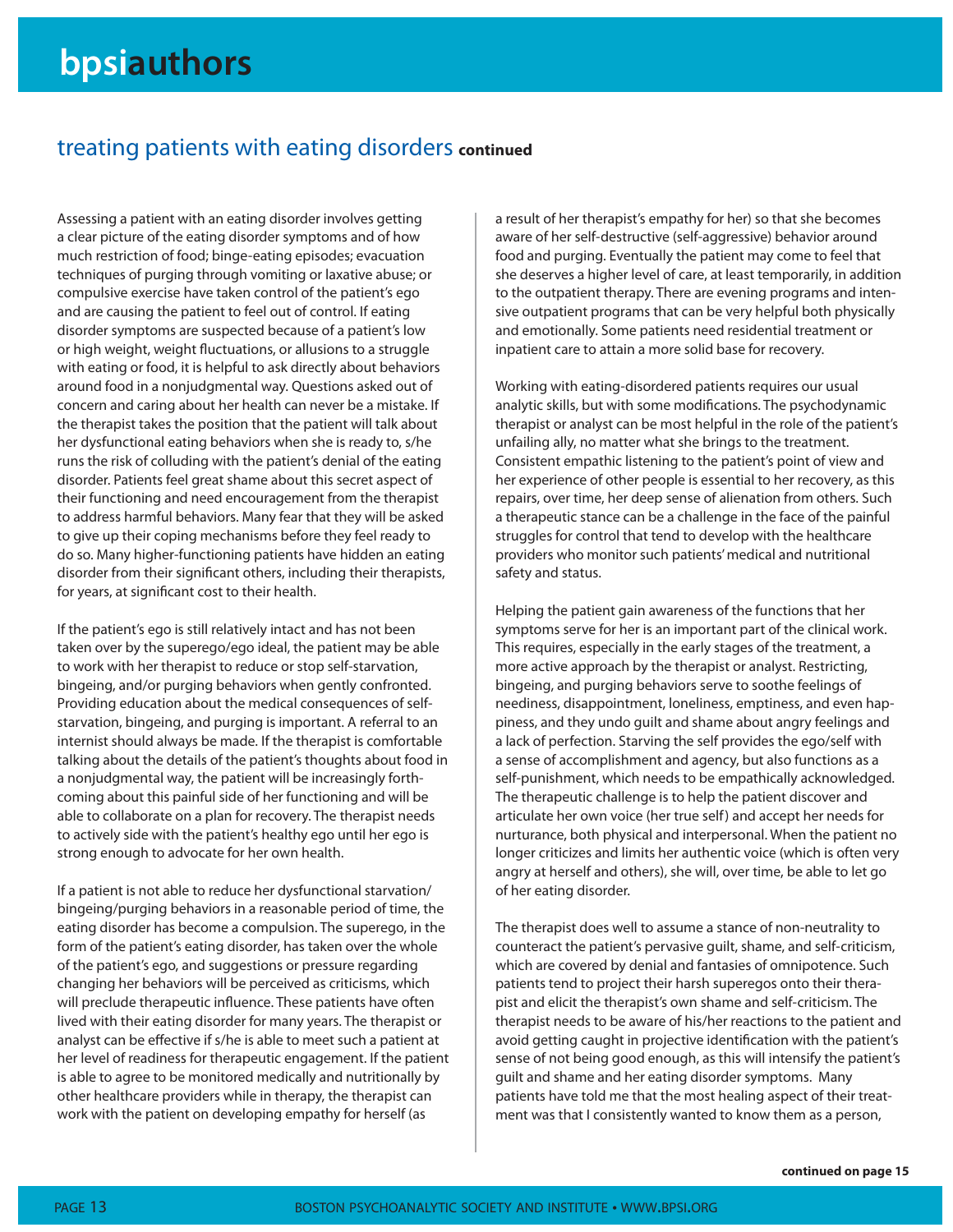### the patient's impact on the analyst, kindle edition

by Judy Kantrowitz

When I wrote The Patient's Impact on the Analyst, published in 1996, the two-person nature of analytic work had only recently been accepted by traditionally trained analysts—and not yet by many of them. We were trained in an era when countertransference reactions were viewed as interferences in our work, problems that required our seeking further personal treatment. Yet I, like many other analysts, knew from personal experiences and from communications with colleagues that working with patients stirred powerful emotions, and that we, and not only our patients, were often changed by these encounters. Today we take for granted what was in the mid-1990s a source of shame.

I undertook a study of these phenomena with the hope that anonymous presentations of intense transference-countertransference experiences by a relatively large number of analysts might normalize such reactions, and that analysts might come to see their responses as an opportunity for emotional growth for themselves as well as their patients. To that end, I sent questionnaires (1,100) to American Psychoanalytic Association institutes with a request that they be distributed to their graduates. Of the total, 399 were returned; 200 provided clinical examples. I then had open-ended telephone interviews with 26 analysts, asking them to describe the impact their patients had on them. Many of these analysts revealed an analytic process that involved reverberations between the patient's and their own difficulties. Since each analyst had his or her own specific constellation of characterological and conflictual issues, the content that was reworked varied. The methods employed for self-exploration were also diverse. Some engaged in private self-reflections—for many, dream analysis was prominent. Others engaged in discussions with colleagues, frequently a kind of mutual supervision. Finally, some sought formal consultations.

The stimuli arising in the analytic interactions that led the analysts to inquire more deeply about themselves were broadly defined as (1) similarity of conflicts or issues, (2) a quality more developed in a patient than in the analyst that the analyst admires, (3) transference perception of the analyst by the patient, and (4) transference-countertransference awareness and enactments by the analyst. The first two categories describe issues that are conscious or preconscious for the analyst, while the third and fourth may unearth previously unconscious conflicts, sometimes unexplored or unrepresented during the analyst's own analysis.

Just as patients can more readily take in, and make use of, observations and interpretations that are closest to the surface of their awareness, so analysts are more likely to be able to integrate previously unintegrated or only partially explored aspects of themselves that are nearest to consciousness. Their awareness comes as they begin to make conscious comparisons between their patients and themselves. In one example,

a patient's intense, but not yet understood, anxiety around separation and loss reawakened similar memories of early anxiety about separation in an analyst. The similarity of the situation and the affect aroused brought new "memories" to the analyst's consciousness. Whether these were actual events is not clear, but she used the "memories" as a guide to understanding both her patient's panic and her own. The patient calmed in response to the analyst's understanding, while the analyst began to rework her own traumatic period in her dreams, leading to her own calming over time. Another analyst described his admiration for a patient's positive identification with an aspect of his father. His admiration for his patient provided the analyst with an opportunity to rediscover, and ultimately recover, a positive identification with that same aspect of his own father, which he had previously repudiated

When patients observe or interpret some aspect of the analyst that was hitherto outside the analyst's awareness, it affects the analyst in a manner similar to the way that interventions from the analyst affect the patient. Something previously out of awareness becomes conscious. In one example, a patient confronted her analyst with lacking her usual curiosity about symptoms of the patient's that had turned out to be signs of menopause. The analyst then recognized that she had been resisting acknowledging her own menopausal symptoms, which were more advanced than her patient's. She began to recognize that she was transferring onto the patient feelings of sibling rivalry with her sister. The analyst's competitive feelings were stirred in a way that they had not been in her own analysis. These recognitions led the analyst to explore these issues, resulting in her being more accepting of her own experiences, including her previous countertransference blind spot, and renewing her ability to work with her patient on concerns related to the patient's menopause.

Countertransference reactions were by far the most frequent stimuli for self-exploration (69 percent). These responses were recognized either through an affective experience, in which analysts recognized that they had brought an aspect of themselves into the work that differed from their conscious intent, or through the perception of an enactment. In one example,

**continued next page**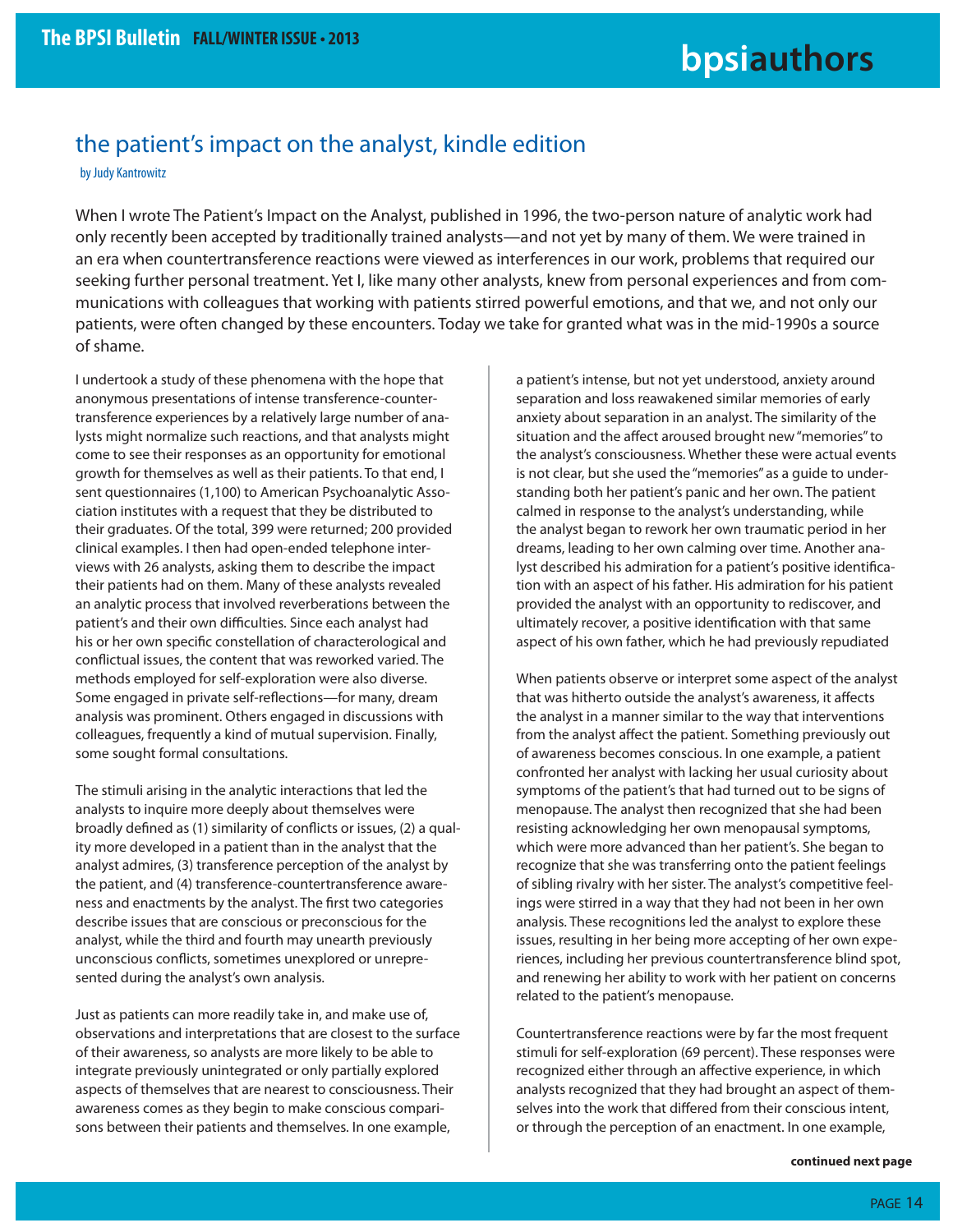### the patient's impact on the analyst, kindle edition **continued**

an analyst told of the pleasure he experienced, and his horror at himself for it, when a woman patient cried with frustration about her love and erotic longing for him. Exploring his reaction with a colleague-friend with whom he had long been meeting weekly for mutual "confessing and confiding," he revived memories of himself as "an intensely wanting and frustrated child." He saw that his "satisfaction" in the patient's wanting something from him that he would not give was his way of not identifying with her—a defense against painful reawakened longing for something from someone that would never be forthcoming.

It was notable that analysts did not spontaneously provide examples of patients' having a negative impact on them. Nonetheless, when asked in interviews, analysts could think of such situations, even if not from their own experiences. One example was a weakening of superego restraints, resulting in boundary crossings or violations. Another was a loss of confidence and self-esteem when a treatment did not go well or when the analyst was faced with the inevitability of limits. While analysts did not expose these experiences about themselves, many described pain and conflict stimulated by their work. They tried to use these struggles to learn more about themselves and become better analysts.

The therapeutic process for the analyst has parallels to that of the patient. Defenses were most often what was first perceived. The analyst must feel safe enough in the process to feel unsafe, permitting a loosening of defenses. Through reverberations with a patient's affects and conflicts as they emerged in analysis, many analysts became aware of identifications with their patient, allowing them to be more conscious of their own affects and conflicts. The self-exploration that was stimulated led to different depths of affect and insight. Some, but by no means all, analysts illustrated how they worked through their discoveries. Recognitions often seemed to loosen the hold of earlier, sometimes unconscious, beliefs and distressing affect. Insights sometimes stimulated psychic shifts and at other times consolidated them. And just as is true for patients, how and what shifted for the analyst was related to the "match" with the individual patient. Some analysts expressed relief at having described experiences with patients that, while often beneficial to them, had made them feel shame at previously being less self-aware.

In a shift from when this book was first published, we now assume that learning something about ourselves from our patients is part of what happens in treatment, and the expectation is that all case presentations will contain references to countertransference reactions. The pendulum swings.

–Judy Kantrowitz

### treating patients with eating disorders **continued**

with all their struggles, without judging their feelings or actions, and that I saw that they were "more than their eating disorder." If the therapist is able to listen with empathy to the "voice" of the eating disorder, and is able to help the patient become aware of her ego's helplessness in the face of the demands of her eating disorder, the patient will gradually become able to have a perspective on her behavior instead of being caught up in it.

I am only one of a group of psychoanalysts in our community who are part of an Eating Disorders Study Group (founded by Debbie Shilkoff, LICSW) and have expertise in the psychodynamic treatment of eating disorders, including complex conditions. If you find yourself with a patient with an eating disorder, we would be glad to provide clinical consultations. Linda Gelda, PsyD, currently president of the Massachusetts Institute for Psychoanalysis, is a supervisor at MEDA (Multi-Service Eating

Disorder Association, Newton). Mimi Pantuhova, PhD, of BPSI treats children, adolescents, and adults with eating disorders. Debbie Shilkoff, LICSW, a PINE analyst and BPSI ATP Graduate, and Pat Wright, MD, of BPSI (who recently became a supervisor at the Cambridge Eating Disorder Center) will offer an elective on eating disorders to BPSI and PINE Candidates and Members in the spring. Finally, our group is planning two Members Seminars at BPSI in the spring to advance the treatment of eating disorders.

–Rita Teusch